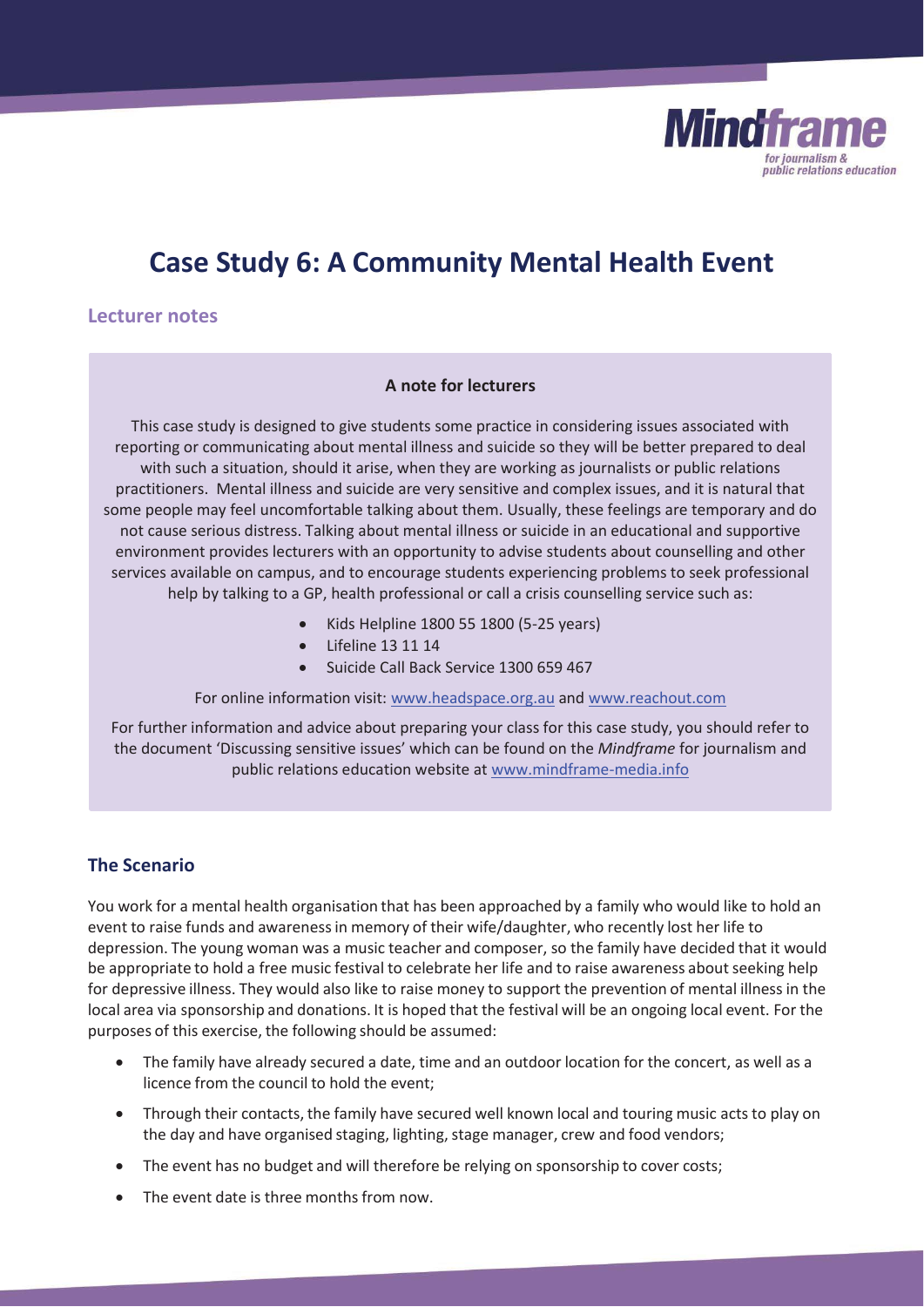

The key messages for the event are:

- This is a local event that will promote wellbeing within the community by celebrating life, music and community spirit;
- The event aims to increase community understanding of mental health issues;
- The event aims to increase awareness of local and national services and encourage help-seeking behaviours.

# **Using the Scenario**

Provide students with the Student Notes for Case Study 6: A Community Mental Health Event. This exercise will allow students to think about the different strategies they might employ to plan and promote a local community event – including stakeholder management, branding and promotions, and communication of key messages. While exposing students to the key components of event planning and management, it will also allow students to explore the particular aspects that make a mental health event different to other activities they may need to handle in the future.

You can set this task as a group or individual exercise. You can ask students to look at all of these questions or a selection only. In considering the scenario and questions, you should refer students to the document *Issues and Impact: Communicating mental illness and suicide* for an overview of key ethical and public relations issues involved in managing communication about suicide. This resource and further reference materials are available on the Response Ability website (www.mindframe-media.info).

This Case Study can be used as the basis for a class exercise in subjects such as Campaign Strategies, Event Management or Community Development.

#### *A. Identifying and managing stakeholders and publics*

# **1. List all the possible stakeholders you will need to engage and manage for this event? Encourage students to name as many stakeholders as they can. Some suggestions might be:**

- The event organising committee, which include family and friends of the lady who was being honoured by the concert, as well as staff from the participating mental health organisation;
- x Event partners such as local and national mental health organisations, the Local City Council, event sponsors (and potential sponsors);
- $\bullet$  Local media radio, television and print media;
- Contracted workers (stage, sound, lighting and camera crews; performing artists, graphic designer, t-shirt manufacturer, etc);
- Event volunteers:
- Local residents and participants on the day;
- St. John's Ambulance, the local surf lifesaving club or other first aid providers;
- Food and drink vendors.

#### **2. How might you develop and manage relationships with these stakeholders?**

Some brief ideas about suggested answers are provided below. These are provided as a guide only.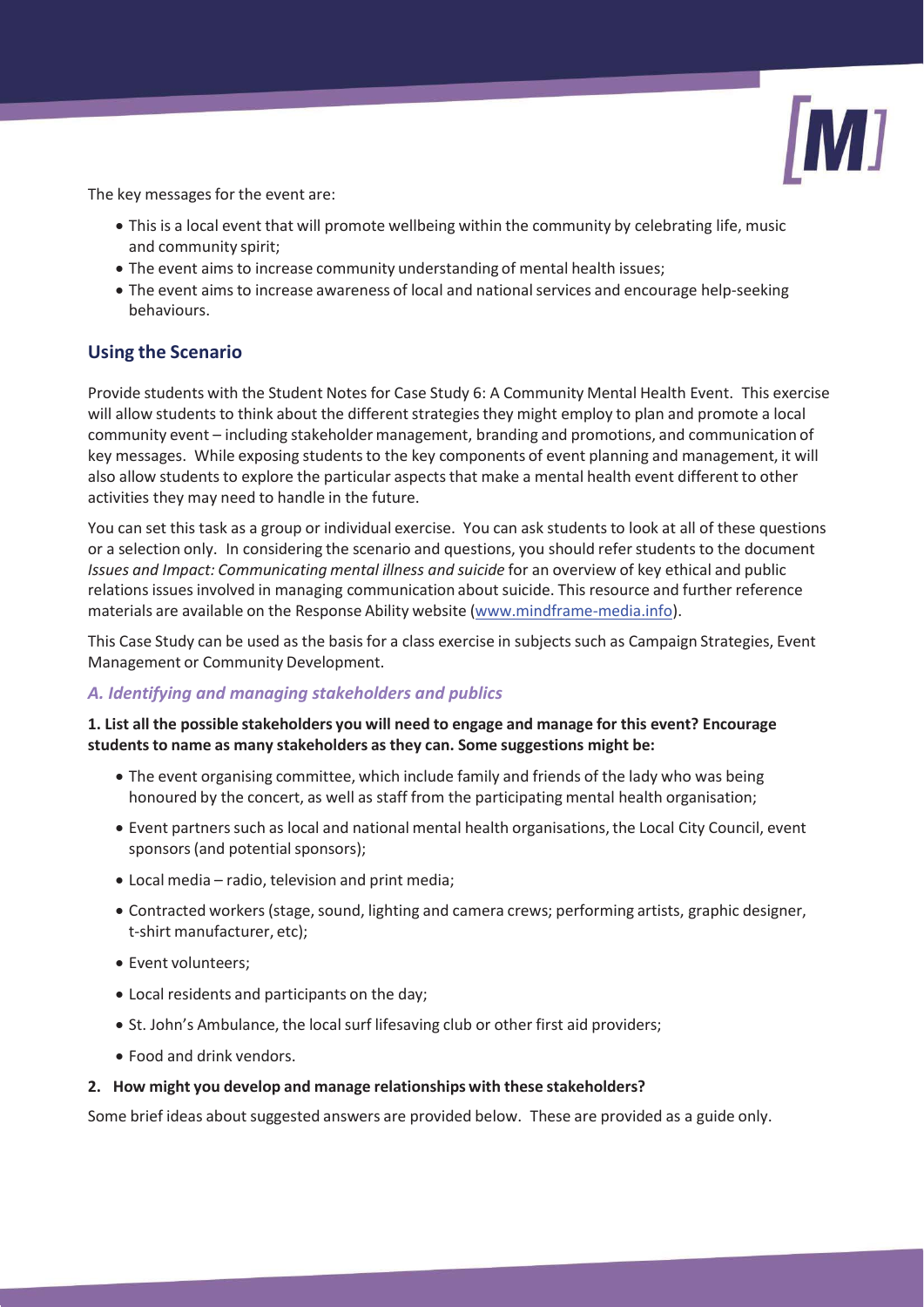

#### **a) Before the event?**

- Briefing and planning meetings between the organising committee and relevant stakeholders;
- $\bullet$  Development of promotional materials and communications channels e.g. development of the website and social networking sites, letterbox drops etc.
- Clearly identify the benefit of each stakeholder being involved in the event to gain support. For example, what will sponsor get out of their involvement, what will local residents get etc.
- $\bullet$  Develop plans to meet all requirements that satisfy key stakeholders e.g. a safety plan for the council and police, a recycling and waste management plan for lobby groups, a site plan giving prominence to sponsors and supporters etc.

#### **b) During the event?**

- Acknowledgement of sponsors and supporters with signage and announcements throughout the day;
- Safety, noise and waste management to satisfy council, police, and local residents;
- Clearly defined roles for staff and volunteers to ensure smooth running of the event and opportunities to engage with participants, sponsors, artists and other people on site;
- Media relations manager and talent for media interviews identified;
- Clear mechanisms for communication and easy identification of staff and volunteers.

#### **c) After the event?**

- x Debriefing meetings with key stakeholders to gain feedback about the event and suggestions for future years;
- Appreciation given to sponsors, supporters and volunteers;
- Promotion of the event success and monies raised (through media and website);

#### *B. Fundraising strategies*

- **3. What strategies could you use to raise funds from this event? Answers should include:** 
	- Event Sponsorship;
	- Donations on the day;
	- Donations before or after the event (either online or through a bank or other organisation) from businesses or community members;
	- Merchandise sales on the day;
	- Support from organisations providing 'in kind' support to reduce the costs of hosting the event.
- **4. How will you identify and attract potential sponsorship?** 
	- Brainstorm with your team who might be appropriate sponsors for this event. Consider any conflict of interest given the aims and nature of the event;
	- Contact potential sponsors outlining the benefits for their organisation and the exposure the event will provide them - they must perceive value for money;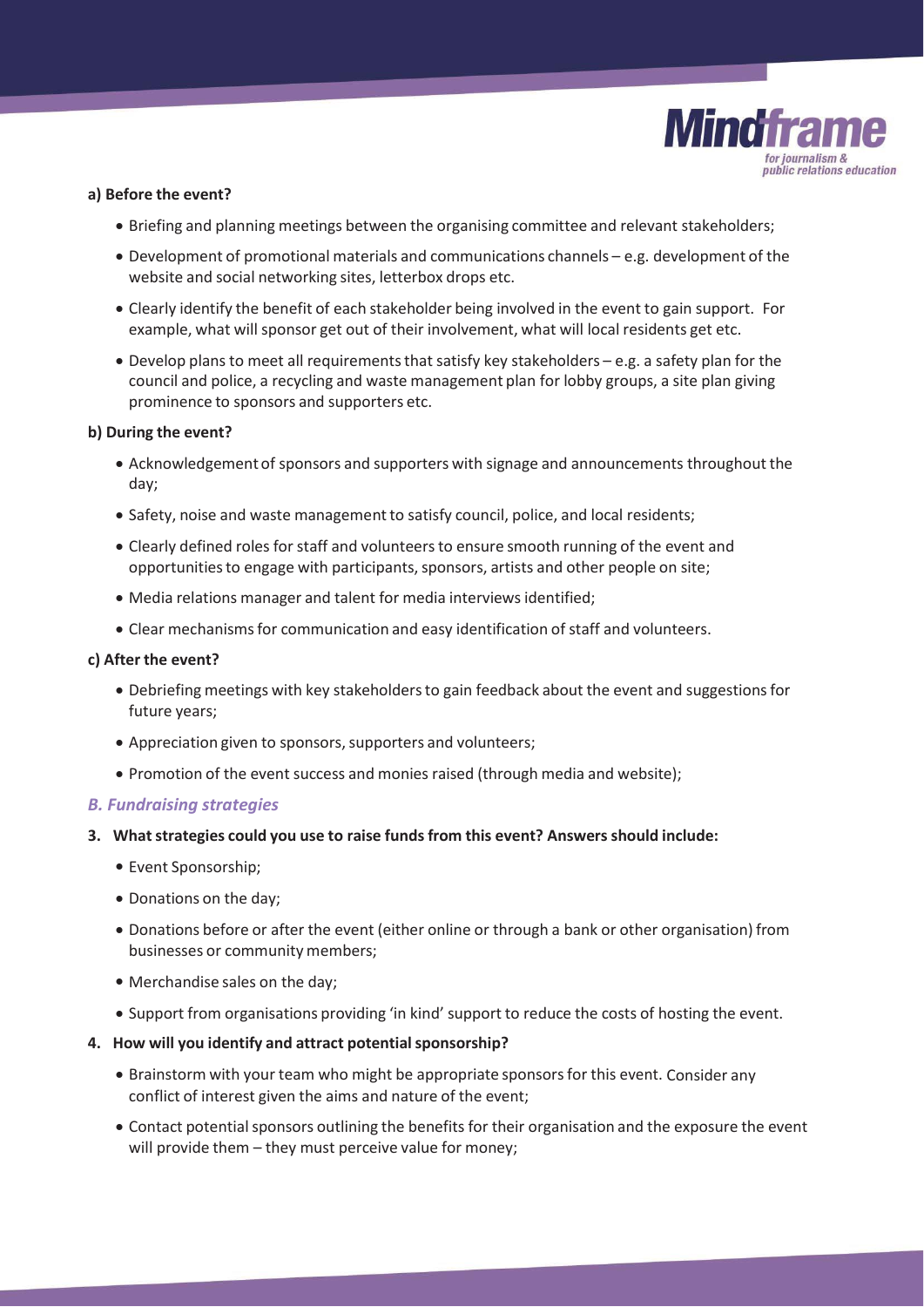

x Sponsors may be more likely to come on board if they have a vested interest in the local community or the issue being raised – for example, research indicating the cost to business of people experiencing untreated mental health problems.

### **5. What kinds of sponsors would be most suitable and least suitable for this kind of event?**

Suitable sponsors would include:

- Sponsors that are relevant to the local community e.g. businesses that operate in the local area;
- Sponsors that care about the issue;
- Sponsors that can afford the amount being asked of them.

Unsuitable sponsors would include:

- $\bullet$  Organisations with a conflict of interest with the event e.g. pharmaceutical companies (promoting pharmaceuticals to the general community would not be ethical);
- Organisations that are sponsor other events or have products that conflict with the messages of the event – e.g. 'Crazy John's';
- Organisations that have shown little commitment to the purpose of the event e.g. if a company was being sued for discrimination by an employee with a mental illness.

#### *C. Event promotion and key messages*

- 6. **What strategies would you use to promote the event to the local community? Answers could include**:
	- Promotion through the mass media including a launch or event announcement, media releases and interviews with TV, radio and newspapers leading up to the event, paid advertisements and/or community service announcements.
	- Promotion through other forms of media including the development and promotion of an event website, events pages on social networking sites such as Facebook and MySpace, email alerts etc;
	- Promotional flyers and posters displayed in cafés, other prominent places and letterbox drops to relevant areas;
	- Word of mouth through friend groups, work groups etc.

#### **7. Would you involve the media in your promotions? If so, what issues may you need to consider?**

You will need to ensure that the media coverage regarding this event meets best practice standards for reporting on mental illness and suicide. This can be managed through:

- Ensuring that all language used in verbal and written communication with the media is appropriate;
- Managing the way a death by suicide (that led to the idea for the event) is handled;
- Briefings for all media spokespeople (including mental health spokespeople, family and friends, artists and sponsors) about key messages for media promotions and the way to discuss both mental illness and suicide;
- x Referring all journalists to the *Mindframe* website at www.mindframe-media.info;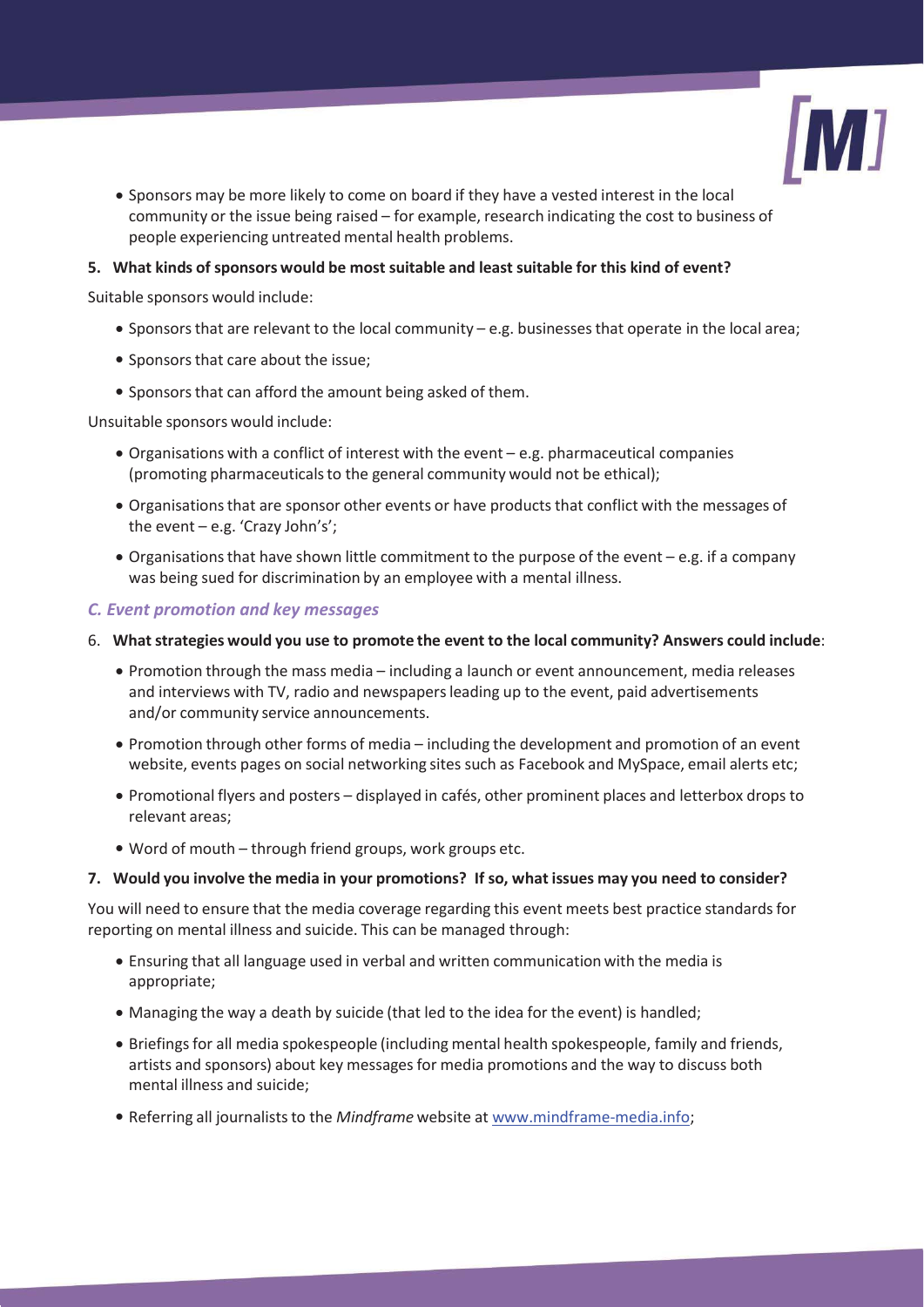

# **8. Given the key messages in the scenario brief above, what strategies could you use to promote these messages?**

Some brief ideas about suggested answers are provided below. These are provided as a guide only.

#### **a) Before the event?**

- The key messages could be clearly stated in all promotional activities such as media interviews, promotional flyers, website content and information on social networking sites;
- Local sponsors and partners could be engaged to promote it as a local event and use their networks to increase participation. Including local artists on the line-up will reinforce this;
- Use of local media, mental health networks and forums to promote the event;
- Links to other mental health services and websites from the event website.

#### b) **During the event**?

- Trade displays where free information about mental health services, fact sheets and other materials (such as wrist bands, fridge magnets) etc. can be given away to the audience;
- Mental health messages played in between music acts, that cover a diversity of issues and target groups (e.g. depression, psychosis, men, young people);
- x Messages can be reinforced by the bands (who were briefed before the event) and the MC as well as any spokespeople doing media interviews on the day;
- All volunteers and staff briefed about key messages and ways to get this across at the event;
- $\bullet$  Having other local celebrities attend (to promoted the local nature of the event) –e.g. the local rugby league or AFL team.

# **c) After the event?**

- Messages can be reinforced in post event media releases and interviews;
- Follow-up information on the event website or through letters and emails to people who supported the event – e.g. reporting the amount of information given away or monies raised;
- Ongoing promotion of messages as the lead up to the next event.

# **9. What are some of the language issues that need to be considered when promoting these key messages?**

- x Avoid outdated negative or colloquial terms in any written or verbal communication. This will mean that spokespeople outside of the mental health field (e.g. artists performing at the event or sponsors) will need to be fully briefed and supported;
- Ensure all written and verbal communication does not label people by their illness. A person may "have a diagnosis of" or "live with anorexia", they are not "anorexic". This will mean checking all the information that is disseminated and the language of volunteers and spokespeople;
- Minimise the use of the word suicide, especially in communications with the media. In this case, a decision was made to talk about Julie losing her battle with depression (rather than "committing suicide") so as not to detract from the promotional messages.